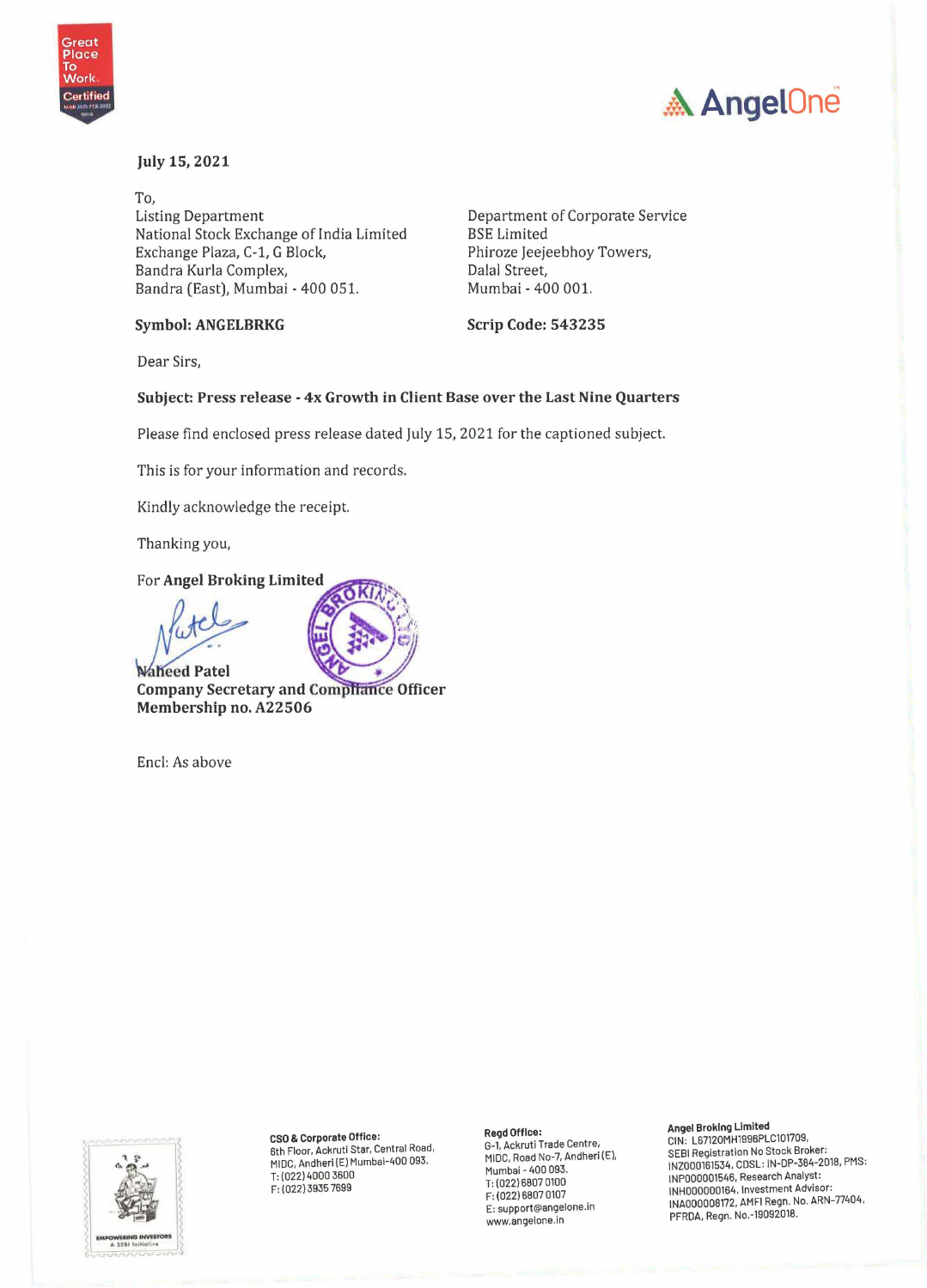### **4x Growth in Client Base over the Last Nine Quarters**

**Mumbai, 15 July, 2021:** Angel Broking Limited (NSE: ANGELBRKG, BSE: 543235), announced its unaudited consolidated financial results for the Quarter ended 30 June, 2021.



| <b>Key Performance Highlights</b>                                    | 01'22            | <b>QoQ Growth</b> | <b>YoY Growth</b> |
|----------------------------------------------------------------------|------------------|-------------------|-------------------|
| <b>Highest Gross Client Addition</b>                                 | $1.2 \text{ mm}$ | 26%               | 247%              |
| <b>Highest Incremental NSE Active Clients</b>                        | $0.4$ mn         | 21%               | 118%              |
| <b>Highest Number of Trades</b>                                      | 248.5 mn         | 14%               | 93%               |
| <b>Highest Avg. Daily Turnover</b>                                   | ₹4.5 trn         | 21%               | 635%              |
| <b>Highest Overall Retail Equity Turnover</b><br><b>Market Share</b> | 22.7%            | $\big\}$ 191bps   | $\big\}$ 1,450bps |
| <b>Avg. Client Funding Book Size</b>                                 | ₹12.2 bn         | 26%               | 138%              |
| <b>Gross Revenues</b>                                                | ₹4,745 mn        | 13%               | 92%               |
| <b>Profit from Continuing Operations</b>                             | ₹1,214 mn        | 19%               | 152%              |







EBDAT = Net Income - Emp. Cost - Other Opex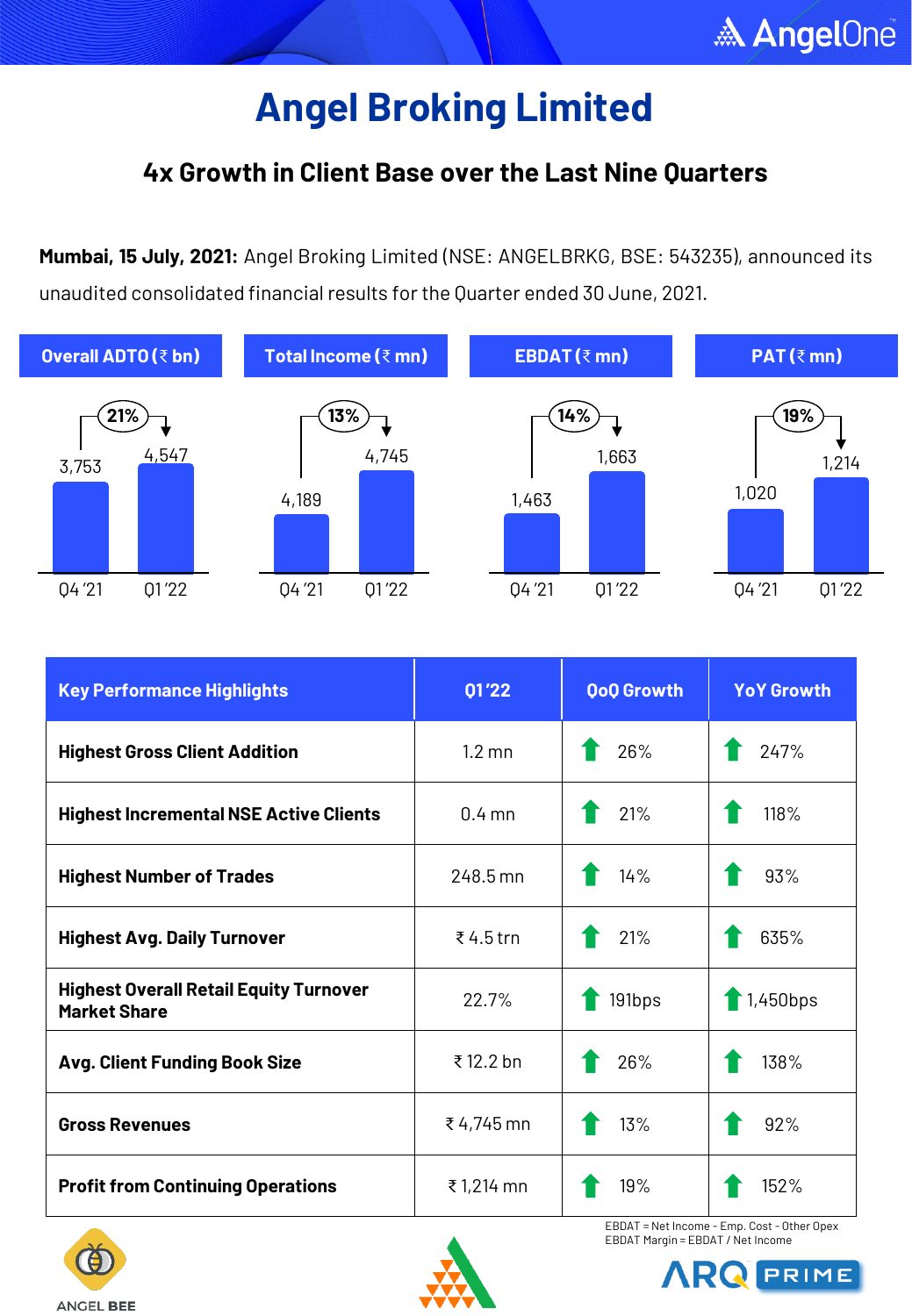

*Commenting on the performance, Mr. Dinesh Thakkar, Chairman & Managing Director said, "Q1 '22 has been a very strong quarter for the industry and Angel Broking, across numerous parameters. We are* witnessing a greater acceptance of equities, as a vehicle of wealth creation, by more people from Tier 2, 3 and beyond cities. This gives me confidence that we are at an inflection point and the journey of high growth *will sustain over the medium and long term, with Angel Broking playing a pivotal role in deepening penetration.*

*Angel's growth is backed by our transformation into Digital First and Fintech business model, extensively* using Artificial Intelligence and Machine Learning, to give our clients the best experience. As we add more products and augment our service offerings, we are redefining ourselves to "Angel One" from "Angel Broking".

*In our endeavour to make investing and wealth creation simple and seamless, we plan to invest in augmenting our digital team, which will complementthe business, as we spearhead our growth initiatives."*

*Commenting on the performance, Mr. Narayan Gangadhar, Chief Executive Officer said, "It is heartening to* see that we continue to sustain high growth across parameters, even on a large base, with a majority of incremental clients coming from Tier 2, 3 and beyond cities. As Bharat opens up more aggressively, to the *idea of systematic wealth creation, we shall witness a massive growth opportunity unfolding, for the fintech industry.*

Our growing client base and their high activity levels on our platforms, speak volumes about the best in class *digital experiences we offer them. This motivates us to keep innovating and introducing newer products and services that facilitate more efficient and effective trading for all our clients. We recently launched SmartStore, a marketplace for fintech-based products and services including rule-based investing solutions, investor education and a discussion forum where our clients can interact with each other.*

With these thoughts in mind, we are creating an umbrella brand, "Angel One", that will resonate well with our target audience; as we partner in their wealth creation journey by offering them a host of financial products *and services, digitally."*





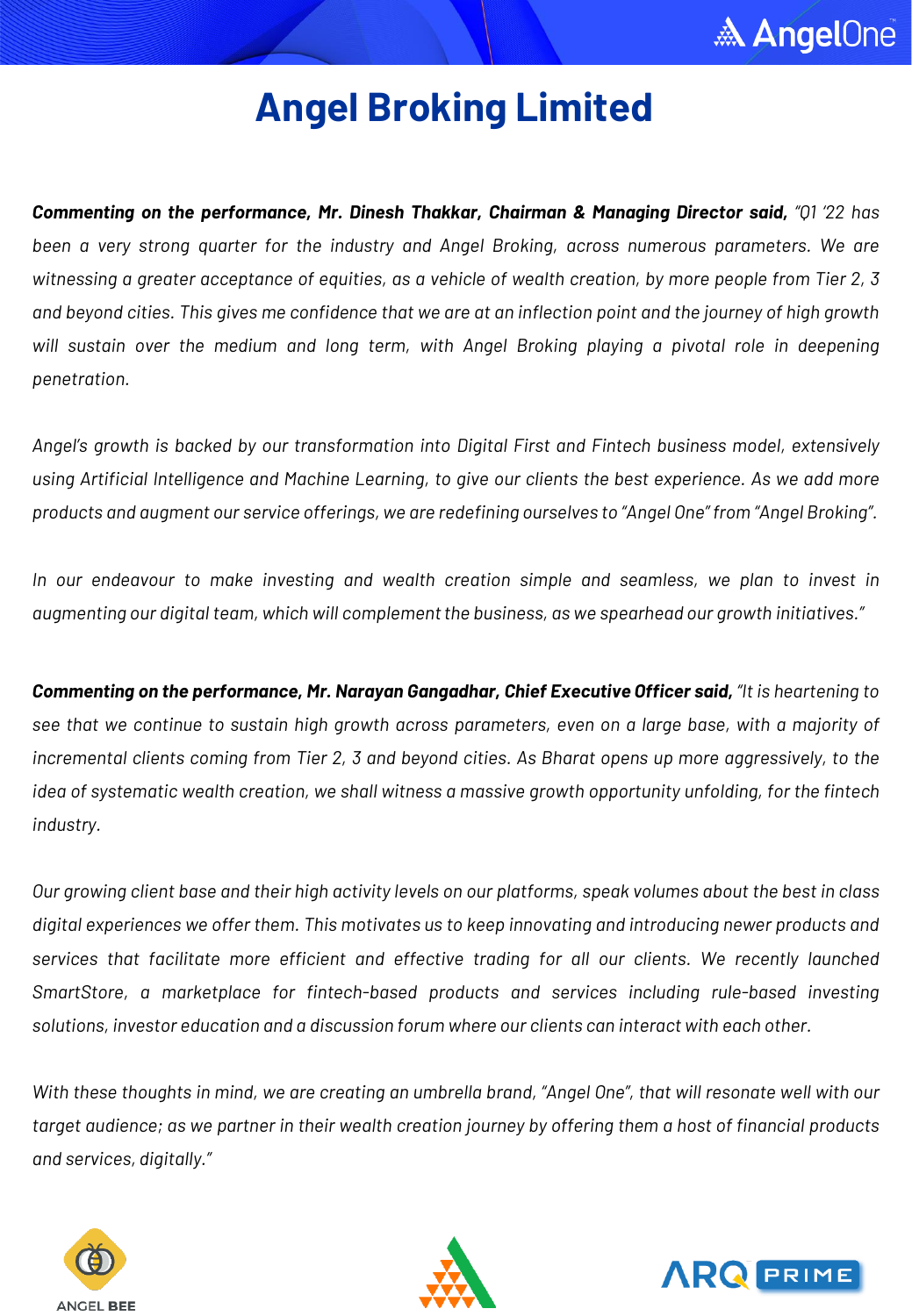#### **Business Performance at a Glance:**

#### **Angel's Turnover Market Share**

| <b>Particulars</b> | 01'22 | 04'21 | <b>Growth</b> |
|--------------------|-------|-------|---------------|
| Overall Equity     | 22.7% | 20.8% | 191 bps       |
| F&0                | 22.9% | 20.9% | $200$ bps     |
| Cash               | 13.8% | 16.3% | $-247$ bps    |
| Commodity          | 25.8% | 25.5% | 32 bps        |

#### **Angel's Average Daily Turnover (ADTO)**

| <b>Particulars (₹ bn)</b> | 01'22 | 04'21 | Growth   |
|---------------------------|-------|-------|----------|
| Overall Equity            | 4,547 | 3,753 | 21.1%    |
| F&0                       | 4,394 | 3,599 | 22.1%    |
| Cash                      | 60    | 69    | $-12.3%$ |
| Commodity                 | 55    | 60    | $-7.8%$  |

#### **Client Additions**

**A** The Company witnessed strong gross client addition of 1.20 mn in Q1'22 as compared to 0.96 mn clients in Q4 '21

#### **Total Income**

- $\triangle$  ₹ 4,745 mn in Q1'22 vs ₹ 4,189 mn in Q4'21, a growth of 13% QoQ
- Income growth was aided by strong growth in client base and high client activity ₳

#### **EBDAT**

- ₹ 1,663 mn in Q1 '22 vs ₹ 1,463 mn in Q4 '21, a growth of 14% QoQ  $\mathbb{A}$
- **A** EBDAT Margin (as % of Net Income) remained stable at 49%

#### **Profit After Tax from continuing operations**

▲ ₹ 1,214 mn in Q1 '22 vs ₹ 1,020 mn in Q4 '21, a growth of 19% QoQ

#### **Dividend**

The Board of Directors have approved a 1<sup>st</sup> interim dividend of ₹5.15 per equity share of ₹ 10/- each, equivalent to 35% of the consolidated profit after tax, for the quarter





*Financials are on Consolidated basis*

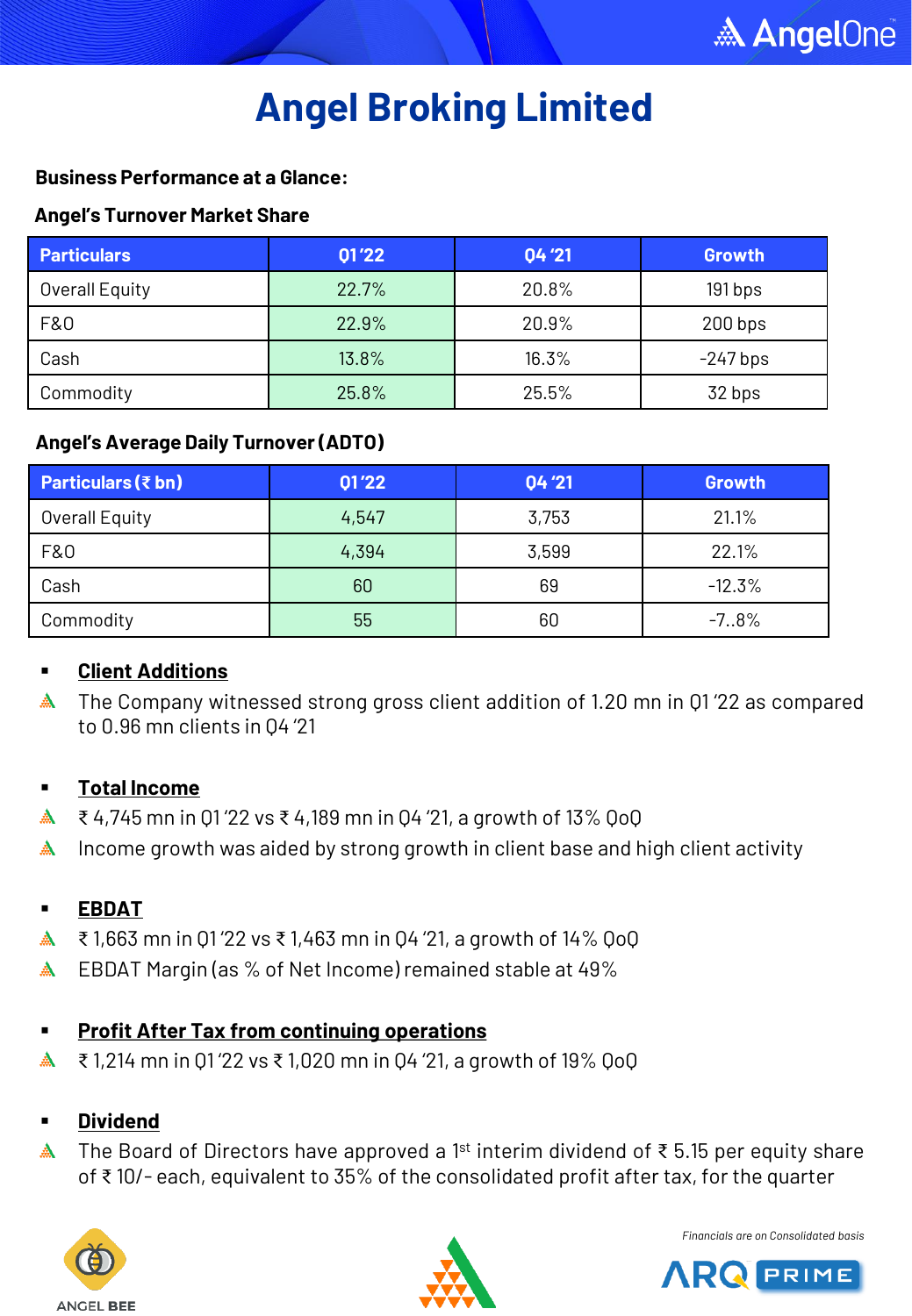



\* App downloads for Angel Broking Mobile App and Angel BEE upto 30June, 2021